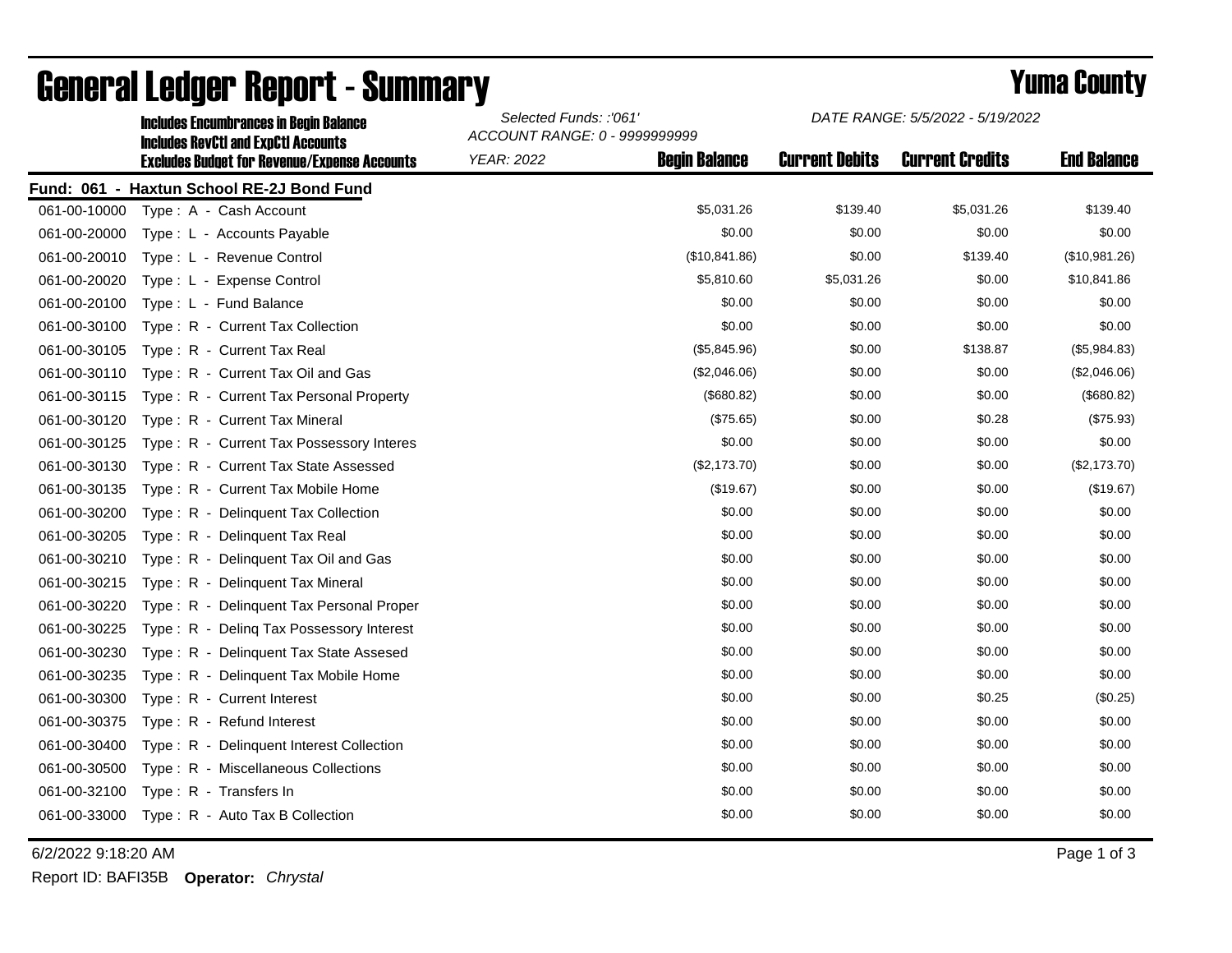|              | <b>Includes Encumbrances in Begin Balance</b><br><b>Includes RevCtI and ExpCtI Accounts</b> |                                           | Selected Funds: :'061'<br>ACCOUNT RANGE: 0 - 9999999999 |                      | DATE RANGE: 5/5/2022 - 5/19/2022 |                                  |                    |  |
|--------------|---------------------------------------------------------------------------------------------|-------------------------------------------|---------------------------------------------------------|----------------------|----------------------------------|----------------------------------|--------------------|--|
|              | <b>Excludes Budget for Revenue/Expense Accounts</b>                                         | YEAR: 2022                                |                                                         | <b>Begin Balance</b> | <b>Current Debits</b>            | <b>Current Credits</b>           | <b>End Balance</b> |  |
|              | Fund: 061 - Haxtun School RE-2J Bond Fund                                                   |                                           |                                                         |                      |                                  |                                  |                    |  |
| 061-00-33100 | Type: R - Auto Tax A & F Collection                                                         |                                           |                                                         | \$0.00               | \$0.00                           | \$0.00                           | \$0.00             |  |
| 061-00-49401 | Type: R - Transfer Out                                                                      |                                           |                                                         | \$0.00               | \$0.00                           | \$0.00                           | \$0.00             |  |
| 061-00-49500 | Type: X - Checks Written / ACH Transfer                                                     |                                           |                                                         | \$5.810.60           | \$5,031.26                       | \$0.00                           | \$10,841.86        |  |
|              |                                                                                             | Fund: 061 - Haxtun School RE-2J Bond Fund | Totals :                                                | (\$5,031.26)         | \$10,201.92                      | \$5,310.06                       | (\$139.40)         |  |
|              | <b>Total Fund Revenues:</b>                                                                 | \$139.40                                  | <b>Total Fund Expenses:</b>                             |                      | \$5,031.26                       | <b>Net Revenue Over Expense:</b> | (\$4,891.86)       |  |

## General Ledger Report - Summary **Secret Express 2008 Secret Proport** - Summary